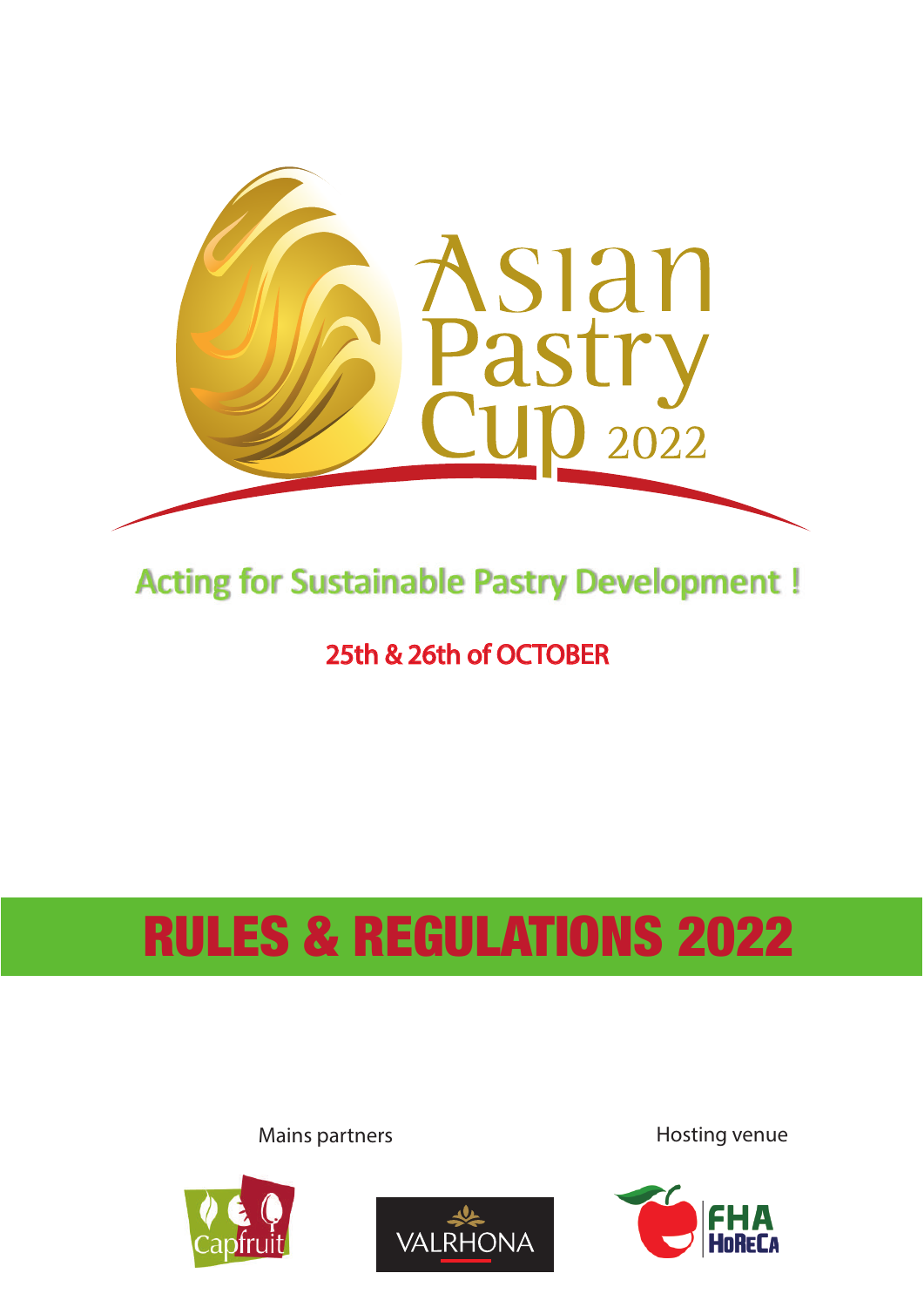| $\mathsf{I}$ . | <b>ABOUT ASIAN PASTRY CUP 2022</b>                                                                                                                                                                                                                                                                                                                                                                                                                                                                                    |                                                                                                                 |
|----------------|-----------------------------------------------------------------------------------------------------------------------------------------------------------------------------------------------------------------------------------------------------------------------------------------------------------------------------------------------------------------------------------------------------------------------------------------------------------------------------------------------------------------------|-----------------------------------------------------------------------------------------------------------------|
| II.            | <b>TEAM COMPOSITION - REMINDER</b><br>a. Competitors<br>b. Coach<br>c. Additional Information                                                                                                                                                                                                                                                                                                                                                                                                                         | 3<br>$\mathsf{3}$<br>$\overline{3}$                                                                             |
| III.           | <b>REGISTRATION FEES</b>                                                                                                                                                                                                                                                                                                                                                                                                                                                                                              | $\overline{4}$                                                                                                  |
| IV.            | <b>WORLD PASTRY CUP</b>                                                                                                                                                                                                                                                                                                                                                                                                                                                                                               | $\overline{4}$                                                                                                  |
| V.             | <b>COMPETITION RULES &amp; CRITERIA</b><br>a. Theme<br>b. Asian Pastry Cup official uniform<br>c. Wastage<br>d. Recipes<br>e. Ingredients provided by the APC Organizing Committee<br>f. Ingredients non-provided by the APC Organizing Committee<br>g. During the contest<br>h. Preparation and ready made items<br>i. Equipment provided by the APC Organizing Committee<br>j. Equipment NOT provided<br>k. Hosting kitchens<br>I. Run-down and showpieces presentation<br>m. Judging criteria<br>n. Penalty points | $\sqrt{5}$<br>5<br>5<br>5<br>5<br>$\boldsymbol{6}$<br>$\boldsymbol{6}$<br>9<br>11<br>11<br>12<br>13<br>13<br>14 |
| VI.            | <b>PRIZES &amp; AWARDS</b>                                                                                                                                                                                                                                                                                                                                                                                                                                                                                            | 14                                                                                                              |
| VII.           | ARENA LAYOUT & FLOOR PLAN                                                                                                                                                                                                                                                                                                                                                                                                                                                                                             | 14                                                                                                              |

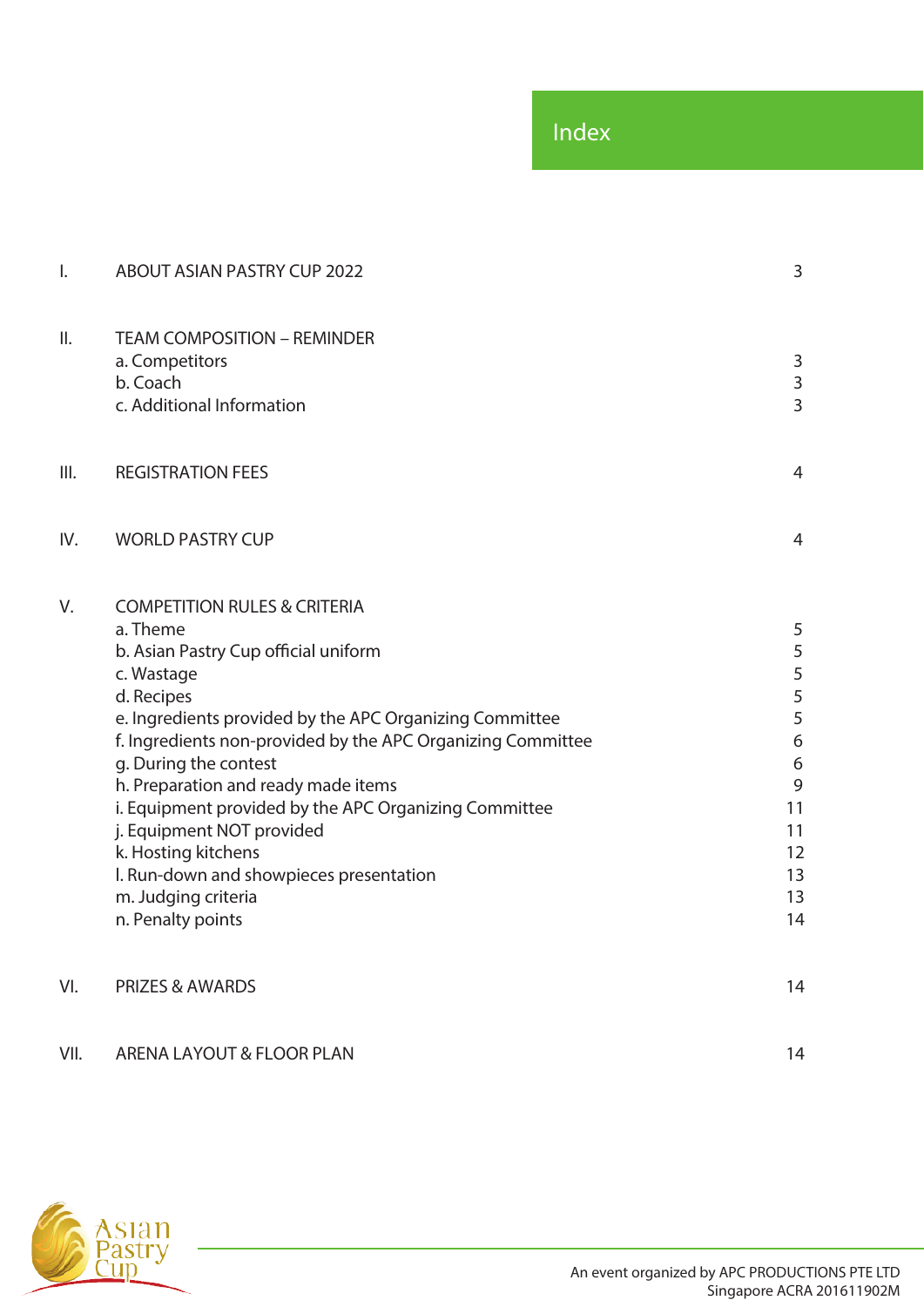### I. About Asian Pastry Cup 2020

The APC 2020 will be held the 25th rd and 26th of October at the Singapore Expo during Food&Hotel Asia, HoReCa 2022.

This unique live competition pits pastry chefs against one another, culminating in a display of the most delightful and beautiful pastry creations.

The APC aims at :

- Igniting creativity and interest in this culinary art.
- Raising the Pastry Industry status in the region.
- Providing a platform for communication and education among pastry enthusiasts in Asia.
- Promoting the best Asian Pastry Chef of the year from all over Asia.

Held in the same format as the World Pastry Cup, each team consists of four individuals – three team members who will create the showpieces, ice cream cups, chocolates cakes and plated deserts, and a jury member who will be part of the judging panel.

Associated to the "Club Coupe du Monde", the Asian Pastry Cup is the official selective platform for Asia to the World Pastry Cup in Lyon.

II. Team composition

Each TEAM is composed of 2 COMPETITORS and 1 COACH. Exception could be made for guest country.

#### a. Competitors

- Citizen / Permanent Resident.
- Should have a minimum of 5 years of experience in pastry.

#### b. Coach

 - Citizen / Permanent Resident or be employed (in pastry) in the participative country for minimum of 5 years at time of registration.

- Should have a minimum of 5 years of experience in pastry.

### c. Additional Information

- The coach will form the jury and will taste the creations of other teams.
- The coach will be responsible for coordinating the event with the APC Organizing Committee.

 - The coach being also a jury member, can not represent or work for any company representing a direct conflict of interest with any of the Asian Pastry Cup sponsors.

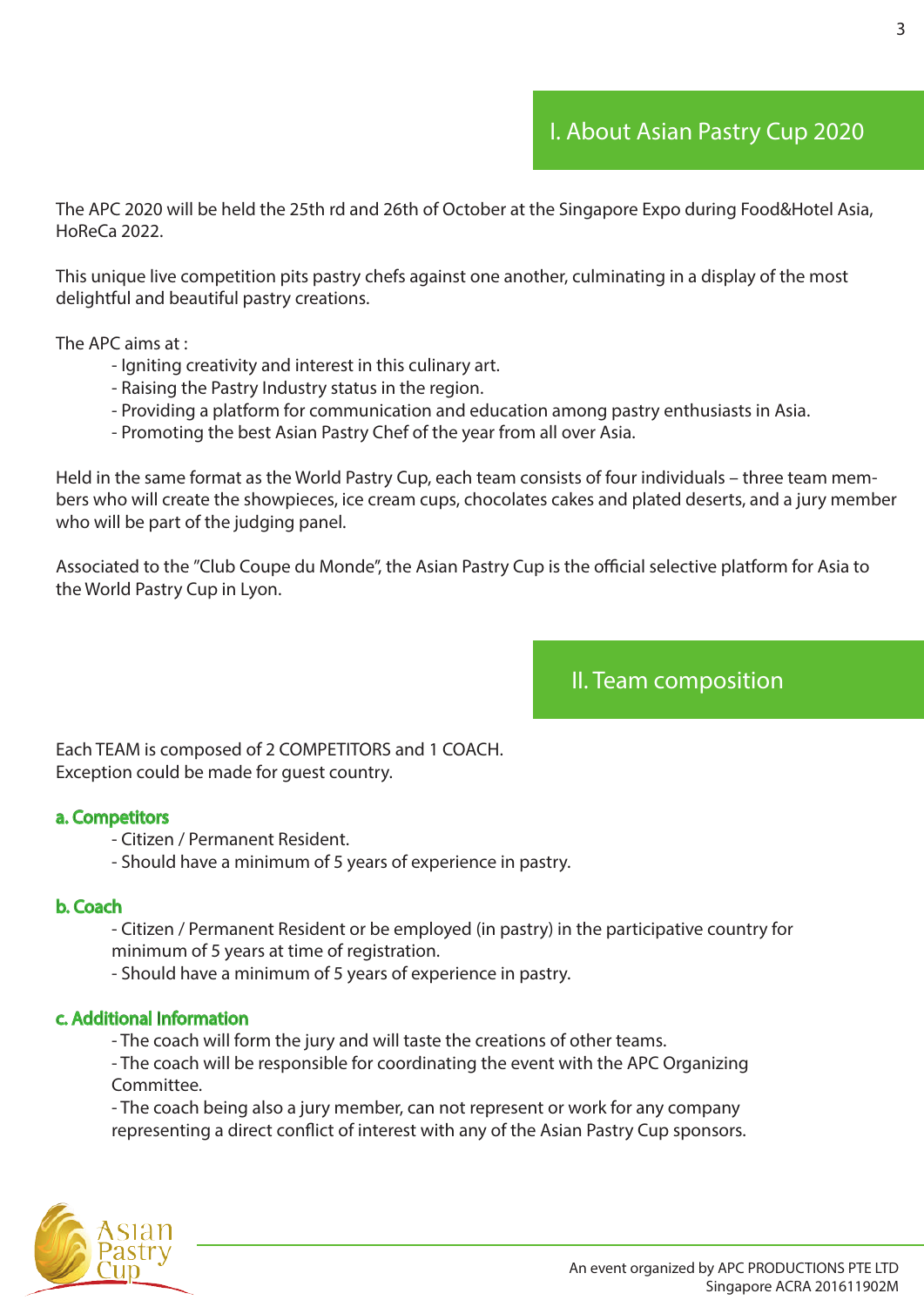### III. Registration fees

Each participating team pays a registration fee of SGD\$ 1000.00 Exceptionaly waved in 2022

Fees will not be refunded if the competition is cancelled for reasons beyond the organiser's control, or if participation is cancelled by a team.

### IV. World Pastry Cup

IMPORTANT: winners of the APC 2020 will have to directly register their team with the World Pastry Cup (WPC) organizing committee.

Upon registration, and according to the rules and regulations of the World Pastry Cup competition, teams are required to pay a registration feeto the WPC organizing committee).

IMPORTANT: should a winning team decide not to register with the WPC (decision to be confirmed in writing), the next winning team (first runner-up) will then be offered to participate.

V. Competition Rules & Criteria

Back in 2016, the APC committee introduced CSR (Corporate Social Responsibility) in its status and therefore recommended the introduction of responsible attitude within its organisation.

2022, after 6 years our engagement towards CRS is well on track, as such the new edition the committee requests that each participating team shows and demonstrates by different actions that they, as responsible professionals and fellow craftsmen, pay a special attention to the environment, but not only in terms of eco-friendly behaviour... CSR could also be expressed through actions orchestrate by the team and individuals to support young community of pastry Chefs, pay a particular attention in its product sourcing or anything that stresses on the action and attention that is given to our professional environment, nature, education and society.

A new Award is also being introduced, the ENVIRONMENT AWARD, this award shall recognize the most promising Pastry Chef talent among less exposed competitors.

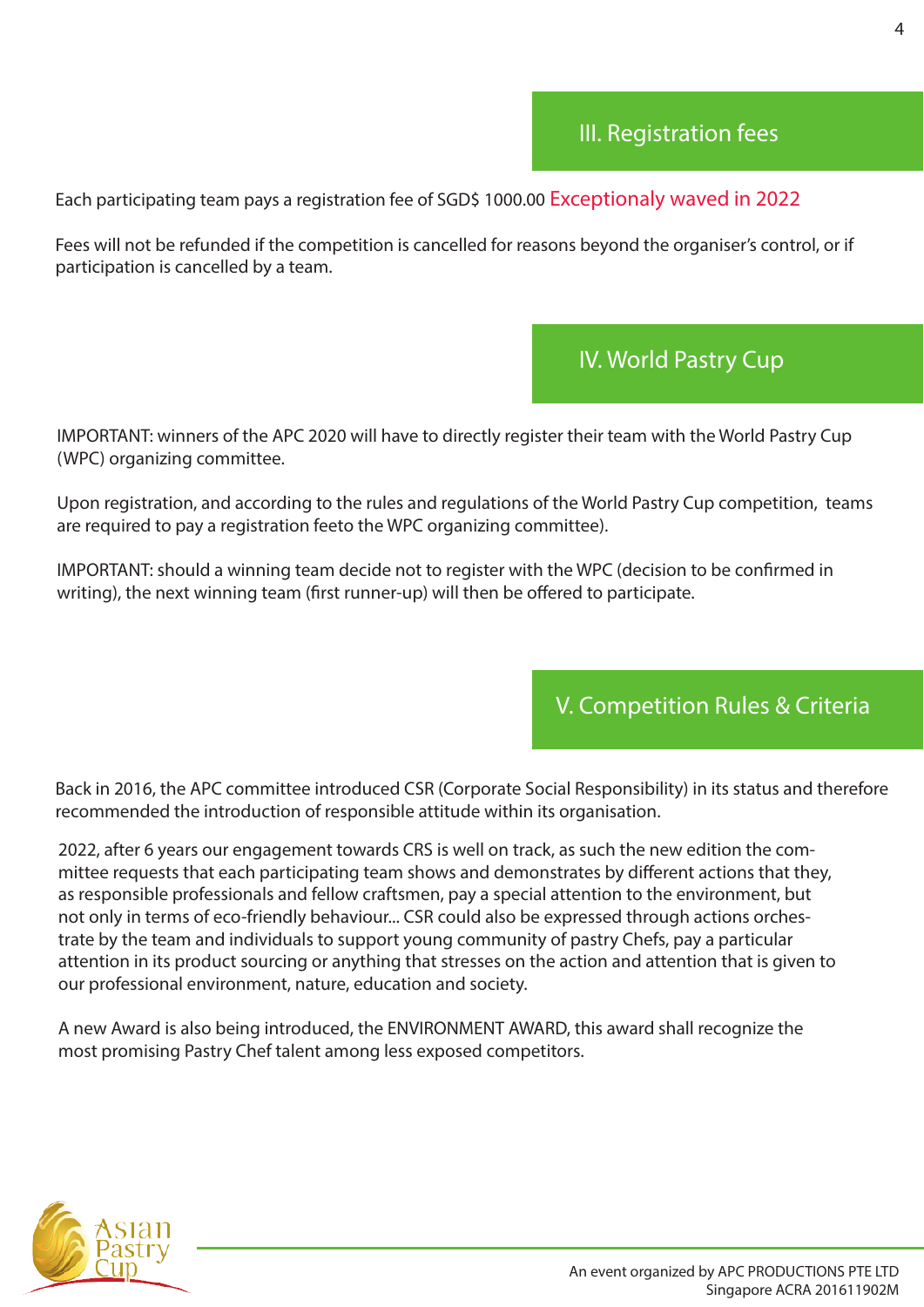### a. Theme

Futur & Environement Water, Source of all life

### b. Asian Pastry Cup official uniform & Attitude

Official team jackets, chef hats, and aprons will be provided by the APC Organizing Committee and must be worn throughout the competition and award ceremony.

An APC tee-shirt will also be provided for the set up time at the competition arena (this tee-shirt will also serve as entrance passport to the competition hall at the back entrance only).

All competitors and coaches must wear black pants and appropriate footwear conform to the industry grooming, throughout the competition and award ceremony. No insignias, titles, or other forms of identication may be added to the uniform. If a team (or a team member), does not comply accordingly, the team will be disqualified. The usage of the APC logo and event's name will be restricted to the official sponsors exclusively.

### **NEW FOR THE 2022 EDITION**

### c. Wastage

In 2020 for the first time the volume of wastage and compostable garbage will scaled and checked and demonstration of excessive wastage will be transcript into extra demerit points.

Hense, only 1 bin (20 liters) will be provided to the team and won't be remplaced during the whole day of competiton.

A good pastry chef manages and respects the ingredients he uses.

### d. Recipes

All recipes and market lists must be sent to the ORGANIZING COMMITTEE, 1 month prior to the event. Two excel templates will be provided to you, and must be dully completed by the team. PASSED THIS TIME NO REVIEW OF MARKET LIST WILL BE ACCEPTED

### e. Ingredients provided by the APC Organizing Committee

Ingredients will be provided the day prior competition during the preparation time. No ingredients will be provided by the APC organizing committee to the teams for their practice before the competition.

Team must refer to their country supporters, chefs associations, supplyer etc in order to obtain some kind of gratuities or supports.

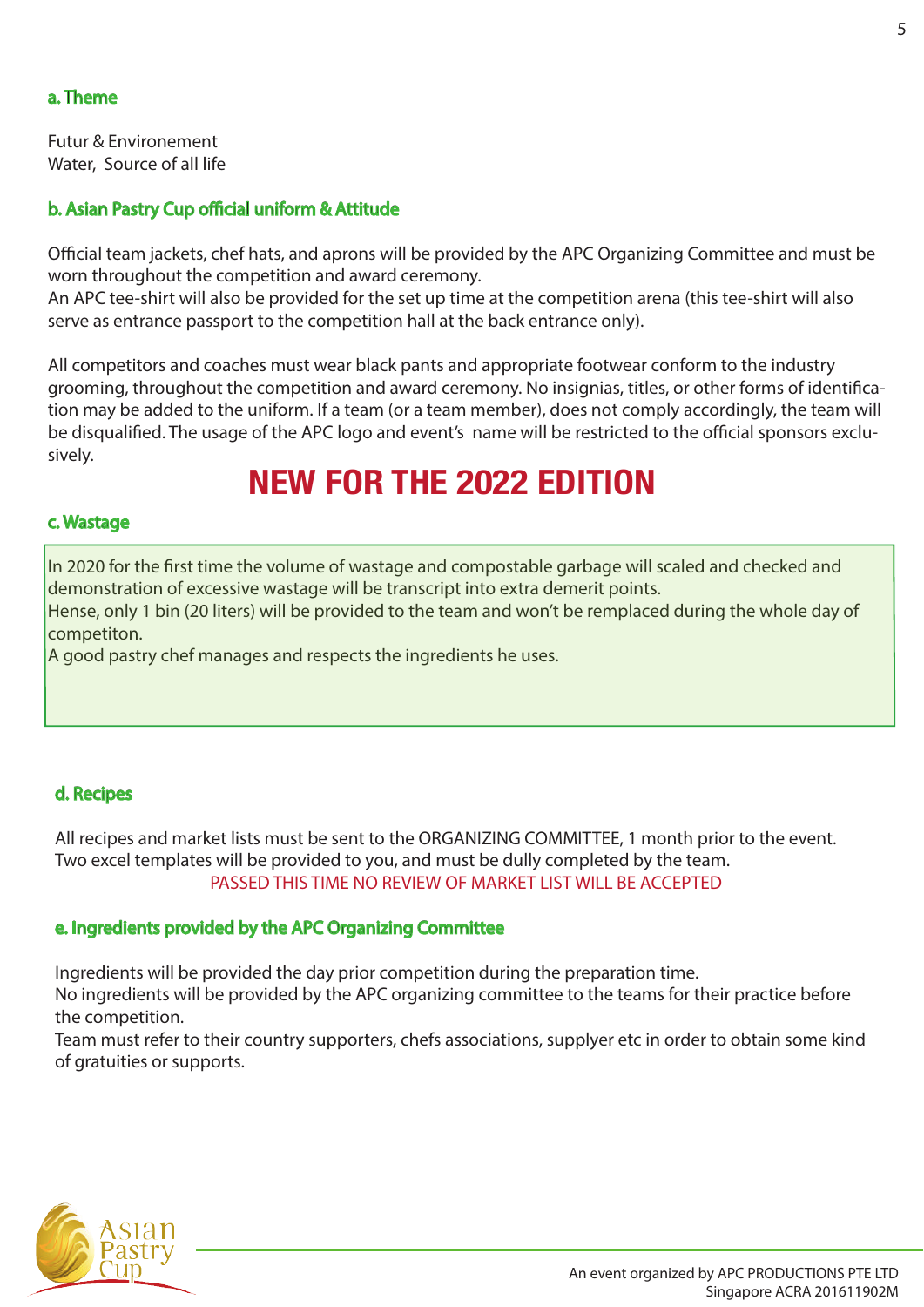### f. Ingredients non-provided by the APC Organizing Committee

All ingredients, other than those mentioned must be purchased and brought by the team.

- Only edible colours are permitted.
- Any specific product, only with no visible commercial brand, is permitted in the APC pastry kitchen

### g. During the contest

The competitors will have to prepare :

>> **2+1 (Two) CHOCOLATE CAKES** for 8pers and the same composition made out of VALRHONA chocolate.

The MAIN chocolate component must be Valrhona TULAKALUM 75%, other products from Valrhona chocolate range or Praline Range can also be chosen and used from the list provided bellow, within the limit of 3 kg product.

 DARK CHOCOLAT: Guanaja / P125 / Manjari. BLOND: Dulcey INSPIRATION RANGE: Strawberry / Passion fruit / Yuzu/ Raspberry and Almond.

A maximum 3 types of chocolate for the chocolate cake. A maximum of 1kg per type of chocolate is provided for the cake. Glaze for entremet could be brought ready made.

Special arrangement must be made in relationship with Valrhona country business developer

- 1 chocolate cakes for tasting.- portion per person: 75g to125g maximum
- 1 cake for picture taking by official photographer
- 1 Dummy cake for display on or within the sugar showpiece.

Reminder the tasting jury is composed as such 6 judges + 2 international judges.

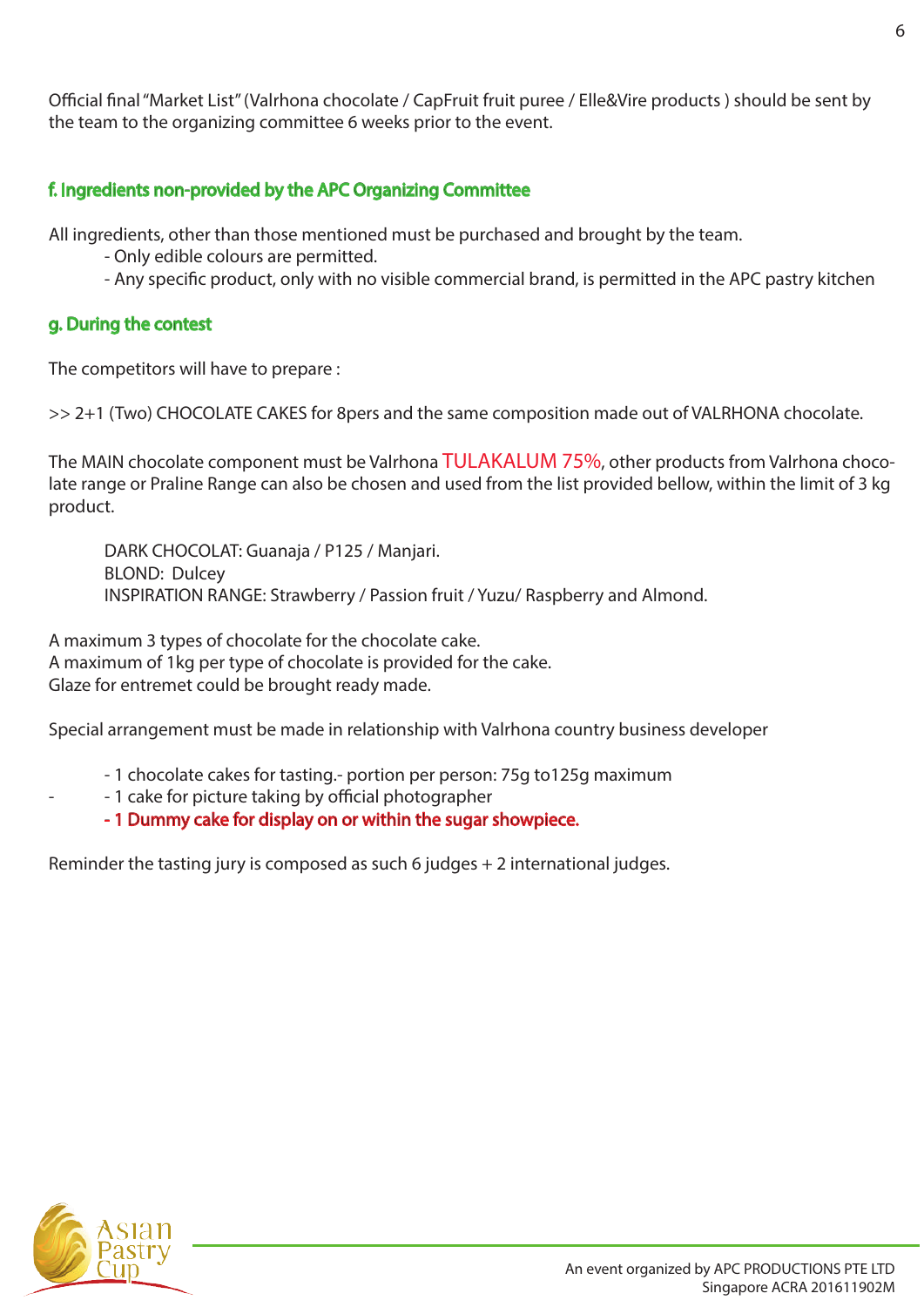### >> **10 (EIGHTEEN) PLATED DESSERTS** of same composition made with CAPFRUIT products.

The competitors have to prepare a dessert of their own creation

- 6 plates for the Professional Jury
- 2 plates for international judges
- 1 plate for influencer
- 1 plate for photo shooting
- 1 dummy plate for display, visually identical, it can be prepared in advance but won't be marked.

The plated dessert should be representative of the country and should include local ingredients. If the dessert contains ice cream or sorbet, the competitors are allowed to prepare the mixture the before during thew preparation & mise-en-place. However the mix will have to be churned during the competition hour. Each Kitchen booth being equiped with a CARPIGIANI READYCHEFBATCHFREEZER machine the utilisation of Pacojet is not allowed.

Chocolate is not a compulsory ingredient in the plated dessert, but if the competitor should decide to use some chocolate , it must be selected from the same range of VALRHONA products stated above.

The plated dessert will be displayed on or within the chocolate showpiece only using the Official APC plate provided by APC Organization committee the day of the competition.

A picture and the dimensions of the selected plate will be sent to all teams 2 months prior to the competition.

Capfruit products listed for the competition PRODUCT RANGE AVAILABLE IN SINGAPORE AND SUBJECT TO STOCK AVAILABILITY

 - Fruit purees: Apricot, Banana, Blueberry, Blackberry, Blackcurrant, Blood orange, Kalamansi, Exotic fruit, Fig from Provence, Pink Grapefruit, Green apple, Lemon, Lime, Lychee, Mandarin, Mango, Mara dews Bois, Melon, Mirabelle plum, Orange, Passion fruit, Pear Williams, Pineapple, Prickly Pear, Raspberry, Redcurrant, Red sour cherry, Mix Red fruits, Ruby Peach, Sea buckthorn, Sudachi, Strawberry, White peach, Yuzu.

- Fruit'Elite Seasonal Flavours puree:

Apple baked with caramel and cinnamon, Berriolette (Raspberry and blueberry with violet), Lychee and raspberry with rose, Red Fennel (Strawberry and fennel).

- Fruit'Zest:

Lemon (semonila), Orange (semonila), Lime (vermicelli)

- Fruit'Elite

Dried nut puree: White raw almond.

- Fruit'IQF:

Apricot, Blackberry, Blueberry Figs , Green apple, Lingonberry, Mirabelle Fruit'Elite, Pealed chestnut, Rapsberry, Red fruits, Redcurrent, Yellow peach.

A maximum of 7 (seven) kg of Capfruit products will be supplied for all the preparations, cakes and plated desserts.

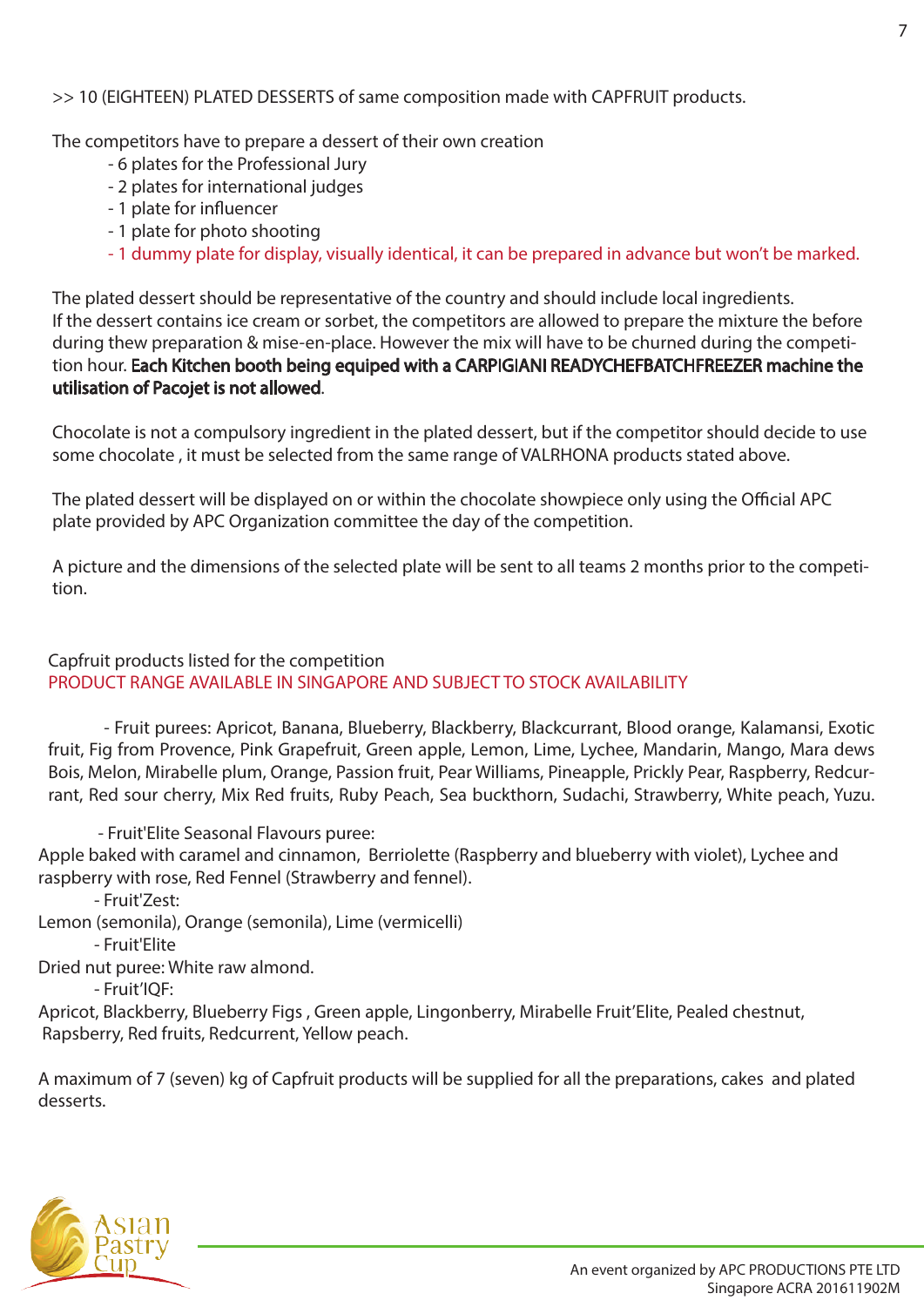# **NEW FOR THE 2022 EDITION**

# **GELATO & ICE CREAM CUP - ICE CREAM SUNDAY**

By "ice cream cup" the committee refers to the end product of the competition, which comprises a sherbet, ice cream and jelly all served in a container provided by the organisation (hereafter simply referred to as "cup").

Ice Cream Cup:

With the aim to expand the Asian selection and parallel the rules set by the World Pastry Cup in Lyon where according to the Rules & Regulation to date instead of Ice cream Cup the World committee as introduced Frozen Lolipop.

### >> **12 (Twelves) "ICE CREAM CUP"** of same composition

The competitors have to prepare a dessert of their own creation

- 6 cups for the Professional Jury
- 2 cup for international judges
- 1 cup for influencer
- 1 cup for photo shooting
- 1 dummy plate for display, visually identical

These ice cream cups MUST be composed of:

- A single scoop or quenelle of ice cream to the flavor of choice.
- A single scoop or quenelle of fruit(s) sherbet.
- A jelly, using either gelatin, agar-agar or any jellification product, the jelly will be part of the ice cream cup, and represents the Asian element of the structure.

Ice cream or sherbet scoops\* can be presented in any form or shape within the ice cream cups, and is NOT restricted to quenelle, scoop or ball shape only. (\*by scoop the jury refers to small serving

### Compulsory ingredients:

Fruit sherbet will have to include, but is not limited to, Capfruit Puree. Indeed, additional ingredients are allowed as long as they emanate or are derived from sponsor products (i.e. Valrhona Chocolate from the proposed range, stabilizers, flavouring agents, and more can be obtain from Sosa)

While these are not compulsory components of the ice cream cup, whipped cream, sauces, or coulis may be used so far as they are not made using vegetable cream.

Ready-made chocolate sauces are also not permitted. Sauce or coulis can be brought to the jury on the side of the cup.

The competitors are allowed to prepare the mixture one day in advance for professional purpose. However, the gelato, ice cream, or sorbet should be churned during the competition ref to ONSITE PREPARATION.

Since Each Kitchen Booth will be equipped with a Carpigiani READYCHEF BATCHFREEZER the Utilisation of the utilisation of Pacojet is strictly not allowed.

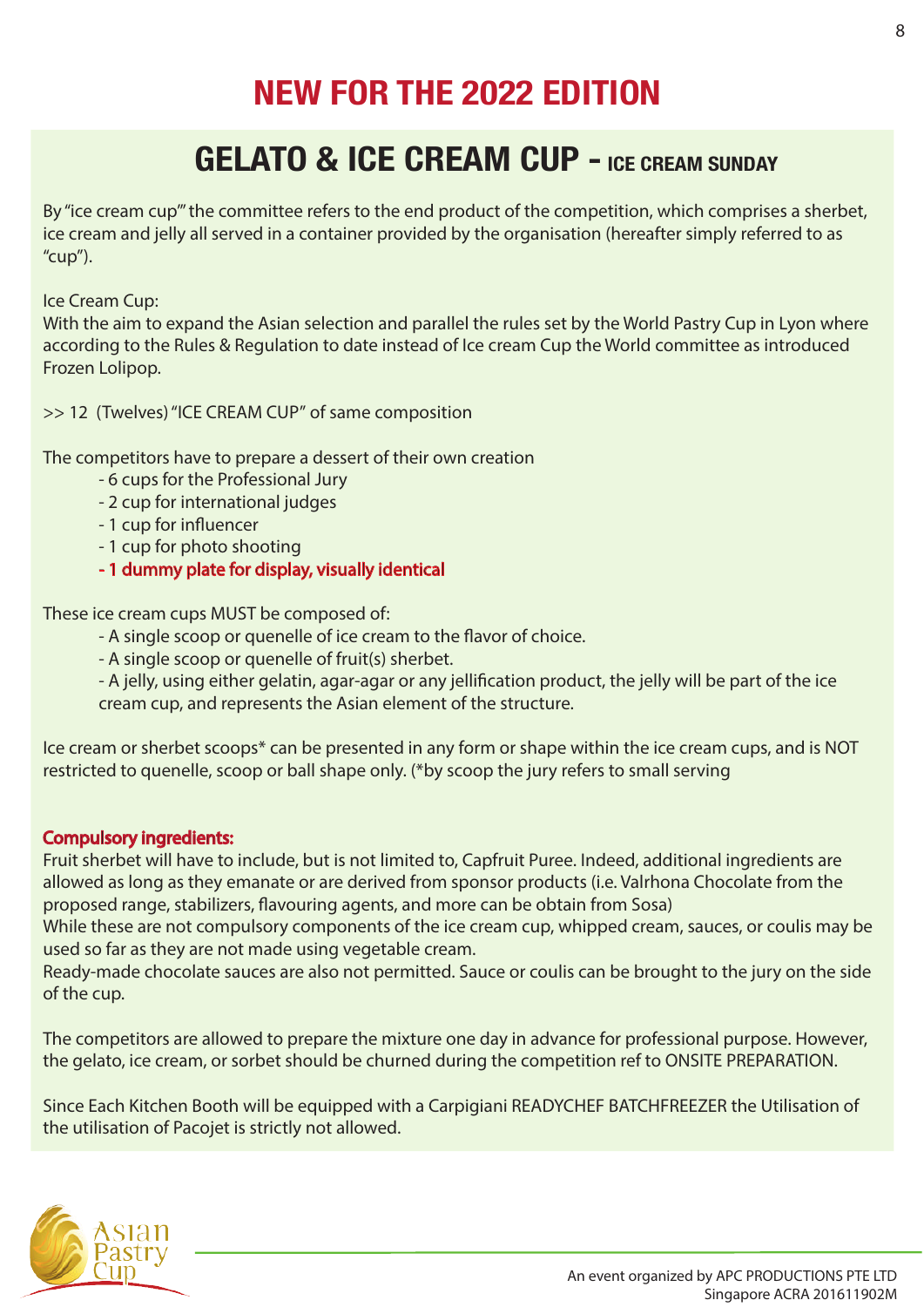# **NEW FOR THE 2022 EDITION**

### **ONSITE PREPARATION DAY**

This year the organization committee as decided to introduce a new component in the preparation process allowing each team more time to better prepare themselves within the contest environment. As such instead of doing minimum preps and scaling ingredients the day prior to the competition, it has been decided that each team will starts preparation and mise-en-place directly within the Kitchen-Booth the day before the competition.

### h. Preparation and ready-made items

As such on October, the 25th each team will have 5 hours of preparation and mise-en-place + 1h of cleaning. Competition and award ceremony will then take place on October 26Th.

During the 25th the day before, all, team will have to prepare the cakes and the different items of either the plated dessert or the Gelato Cup.

While finishing glazing and gelato churning will have to be performed during the competition day.

Dummy cake, plated dessert and Gelato Cup can be brought ready-made for PRESENTATION but will have to be assembled and glazed or finished during the competition itself.

Should the time allow it all teams will also be authorized to prepare parts of the sugar and chocolate show pieces ready to be assemble on competition day.

As such all judges will be able to control that 100% of all preparation are made by the competitors, while each team will benefit from extra time to increase the outcome of its performance.

During this time photo and Video team will also be able to take pictures and shoot video for further communication.

A public of students will also be allowed next to the kitchen for filming and photo shooting.

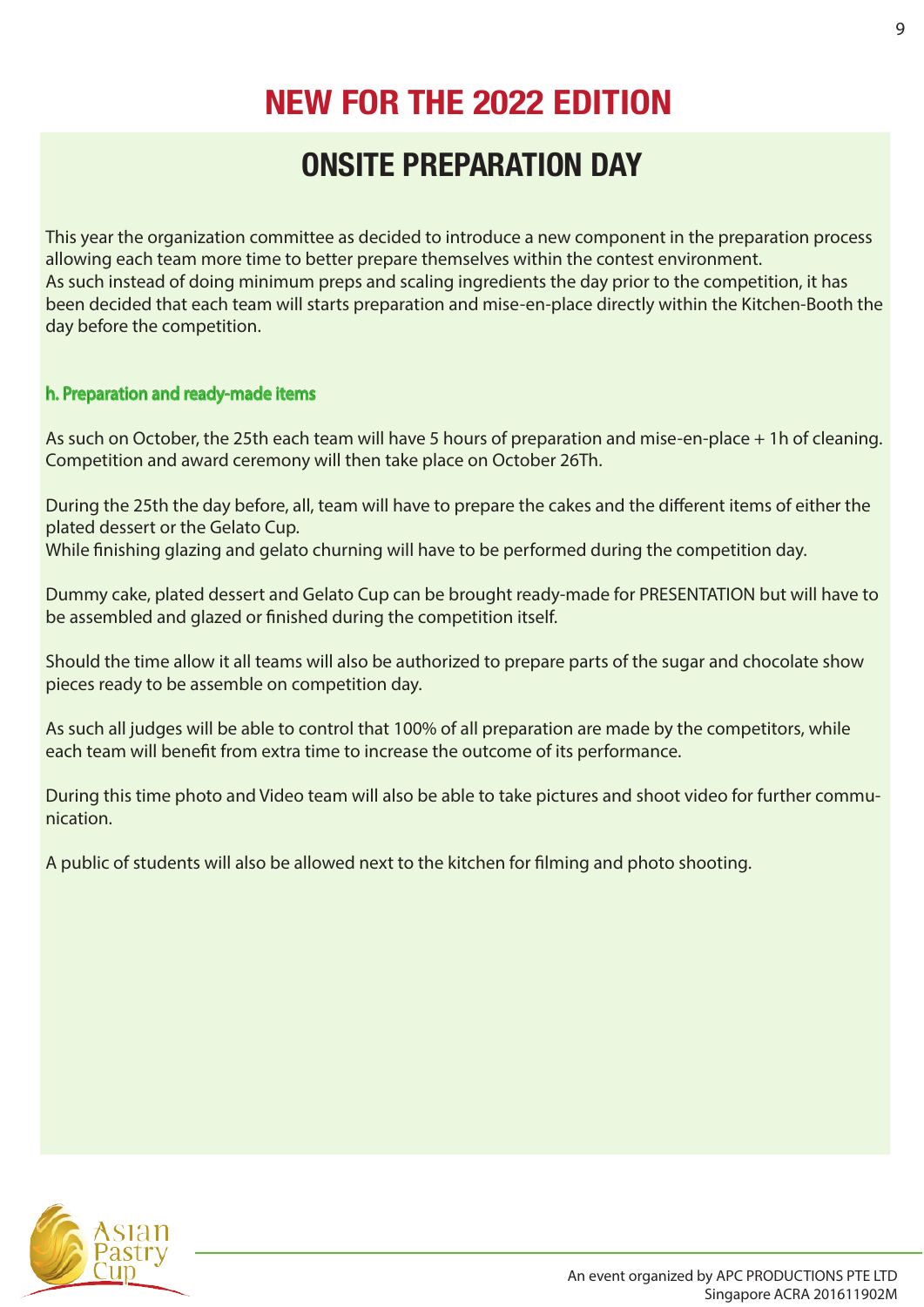### >> **1 (ONE) SUGAR SHOWPIECE**

To display the chocolate cake with the following mandatory requirements:

- Size of the base: 60 cm x 40cm x 20cm (non food based).
- Maximum height for showpiece (excluding the base): 125 cm (145cm including base).

 - The sugar showpiece should be made with approximately: 20% pastillage, 30% pull sugar, 20% blow sugar and 30% free choice.

- The sugar cannot be cast in full or blown in a mould.

 - Compressed sugar, cristallized sugar and pastillage are allowed to be brought to the kitchen YET it should only be tinted in the mass, modeled and pressed. It cannot be refined in any manner neither sanded or sprayed in advance.

- Sugar syrup is permitted.
- Pastillage or gum paste decorations can be brought: plain, dried, uncolored, unassembled.
- Ready to heat sugar blocks or drops are permitted, only for the purpose of re-heating or melting.

All material used must be edible. Non-edible products are forbidden, except for sticks used as support for sugar leaves. No vertical background decor is allowed. Fabric, base, colored linings will be provided by the competitors for display.

### >> **1 (ONE) CHOCOLATE SHOWPIECE**

To display the plated dessert with the following mandatory requirements:

- Size of the base: 60 cm x 40cm (non food based).
- Maximum height for showpiece (excluding the base): 125 cm (145cm including base).
- The showpiece must be made with 100% chocolate.
- All molding must be made hollow and not full. Full mold will only be allowed for structural purposes.
- Chocolate varnish is forbidden.
- Chocolate sculpture within the showpiece isn't compulsory in regards with APC 2020 yet is it recom mended since it's also part of judging criteria at the world pastry cup.

One Artistic Creation made of Chocolate integrating the sculpture created with the block of Valrhona chocolate. The block of sculpted chocolate may not be used as a base or support for the assembly of the Artistic Creation.

The rest of the creation remains free of composition.

The Chocolate artistic creation, to display the plated dessert with the following mandatory requirements:

- 20% maximum of hollow cast chocolate.
- 30% modelled or cut-out chocolate.
- The block of chocolate supplied by the organization for sculpting (mandatory). This may be carved and worked as several pieces, but the final presentation must represent a single element.
- The remaining 50% of the work is left to the candidate's appreciation.

The artistic pieces may be probed at the end of the test by the Committee in order to verify their structure if necessary.

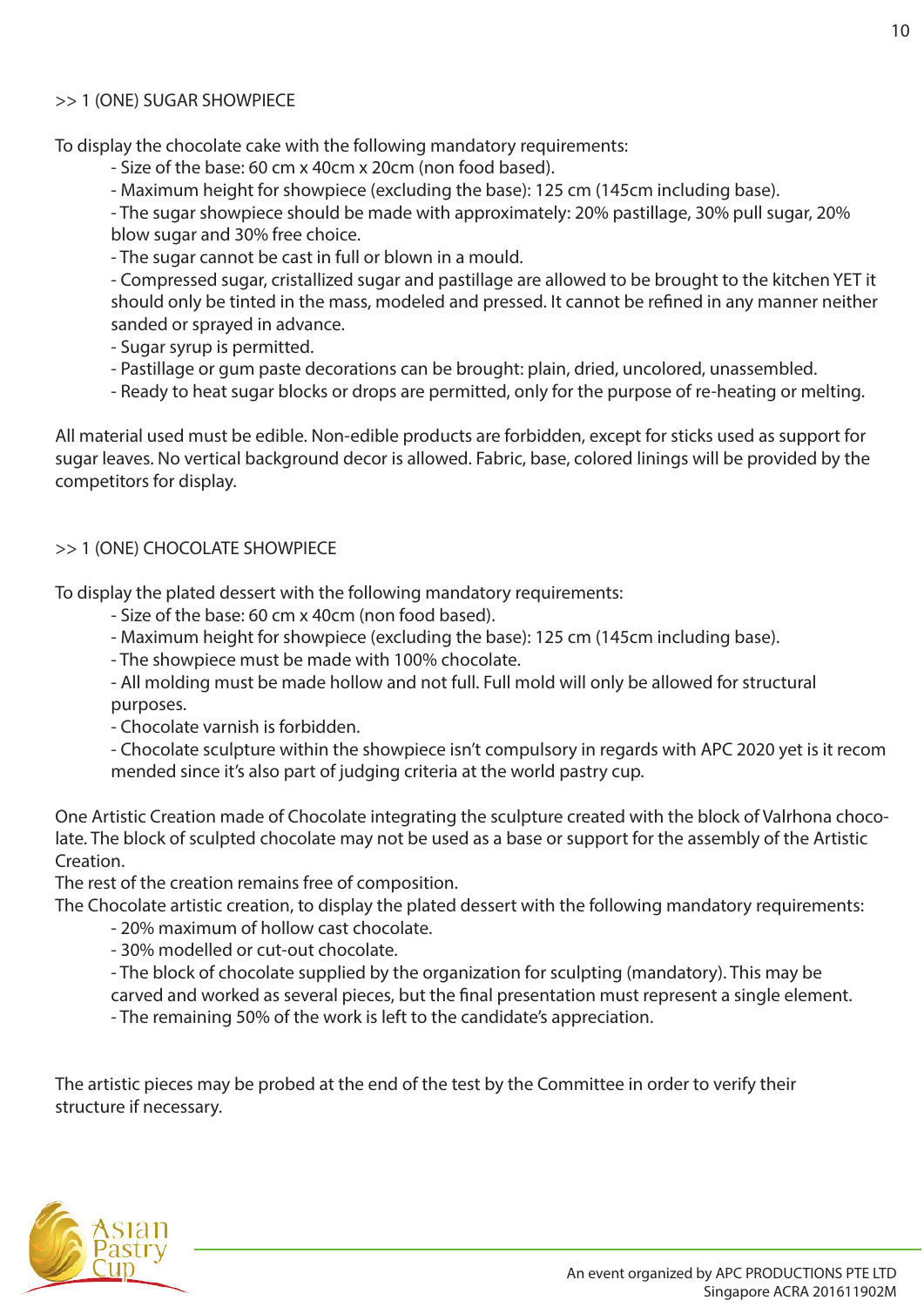REMINDER: All material used to prepare this creation must be chocolate based. The use of solid mould is forbidden.

The BLOCK of CHOCOLATE (VALRHONA) to be sculpted (mandatory) will be supplied by the APC Organization Committee to each team on the eve of the day of their tests, according to schedule, together with the other raw materials ordered by the teams.

The dimensions of the chocolate block are as follows:

- $-455$  L x 275 L x 150 H mm
- The block can be used horizontally, vertically...

Competitors will be allowed to use a maximum of 18kg total of chocolate for the showpiece from the following VALRHONA chocolate selection :

- Equatoriale Dark 55% - Ivoire white 33%

>> **SET UP OF THE BUFFET**

like in france Lyon CDM/WCP a round buffet table of 120 cm in diametre will be supply. ONLY SHOW PIECES will be allowed on the biuffet Except for LED lighting



### i. Equipment which has to be shared

 - 2 chocolate machines by Selmi located at the center of the arena in front of the public both loaded with Valrhona EQUATORIAL Dark and White chocolate IVOIRE

### j. Equipment NOT provided

- Small kitchen utensils, sugar lamp, torch
- Be aware that all additional pots or pans must be induction equipment;

no gas would be allowed by FHA and the organisation, except for kitchen blow torch

- Ladles, dishes, cutlery, scale
- Equipment for ice sculpting
- In general, anything not specified will not be provided.

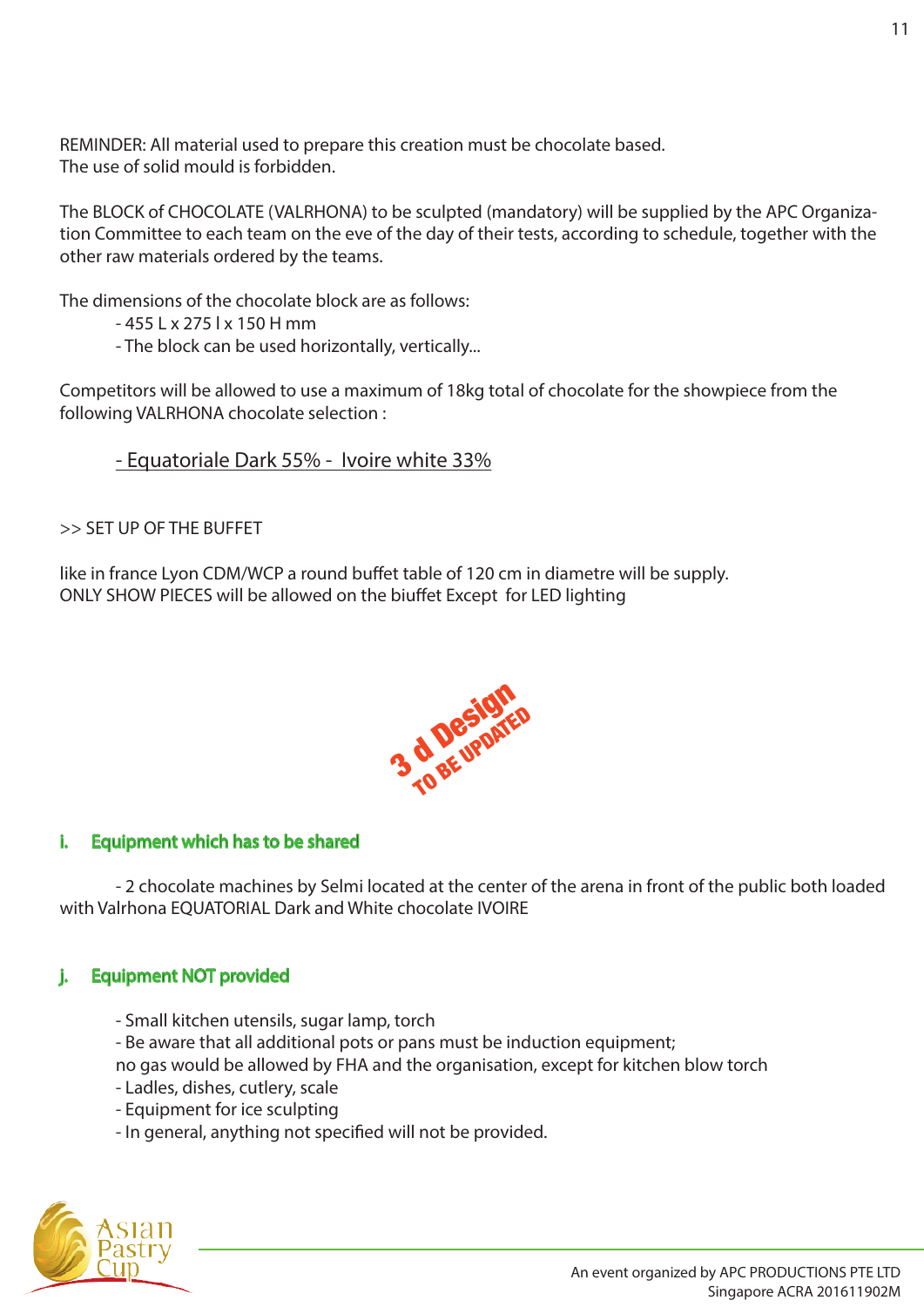### k. Hosting Kitchen

An hosting kitchen will be assigned to each team, if you need to use it for your presacaling 1 days prior to the onsite preparation day on the 25th.

The Singapore Pastry Alliance is in charge of the Kitchen Allocation and will contact your coach with all the informations you need (address, contact, phone number...)

Please note that the APC Organizing Committee will not be responsible for all preparation products at anytime. You have to coordinate your needs in advance with the SPA and your hosting kitchen.

The organizing committee will provide the following equipment for each kitchen:

- 1 refrigerated bench with 2 doors (60x40 cm)
- 1 stainless steel table (length: 200cm, width: 80cm)

 - 1 professional induction stoves (gas is strictly forbidden during competition, except for porta ble gas torch

- 1 convection oven (6 trays 60x40 cm) by UNOX
- 2 trolley racks
- 1 blender (KitchenAid ref : SKPM50)
- 1 food processor (KitchenAid ref : 5KFP1444)
- 1 sink with hot water
- 1 blast-freezer by IRINOX
- 1 Vertical negative Holding Cabinet By IRINOX (not in the drawing bellow)
- Pots and pans

 - Electrical supply inside the booth kitchen: two 13-amp power points (220v): 1 x 13Amp 1/p + 1 x 15Amp 1/p

- 10 Baking trays (40x60)
- 1 Silpat per box.
- 1 CARPIGIANI READYCHEF BATCHFREEZER (not in the drawing bellow)

No brands other than those of the Asian Pastry Cup Partners must be visible inside the contest kitchens.

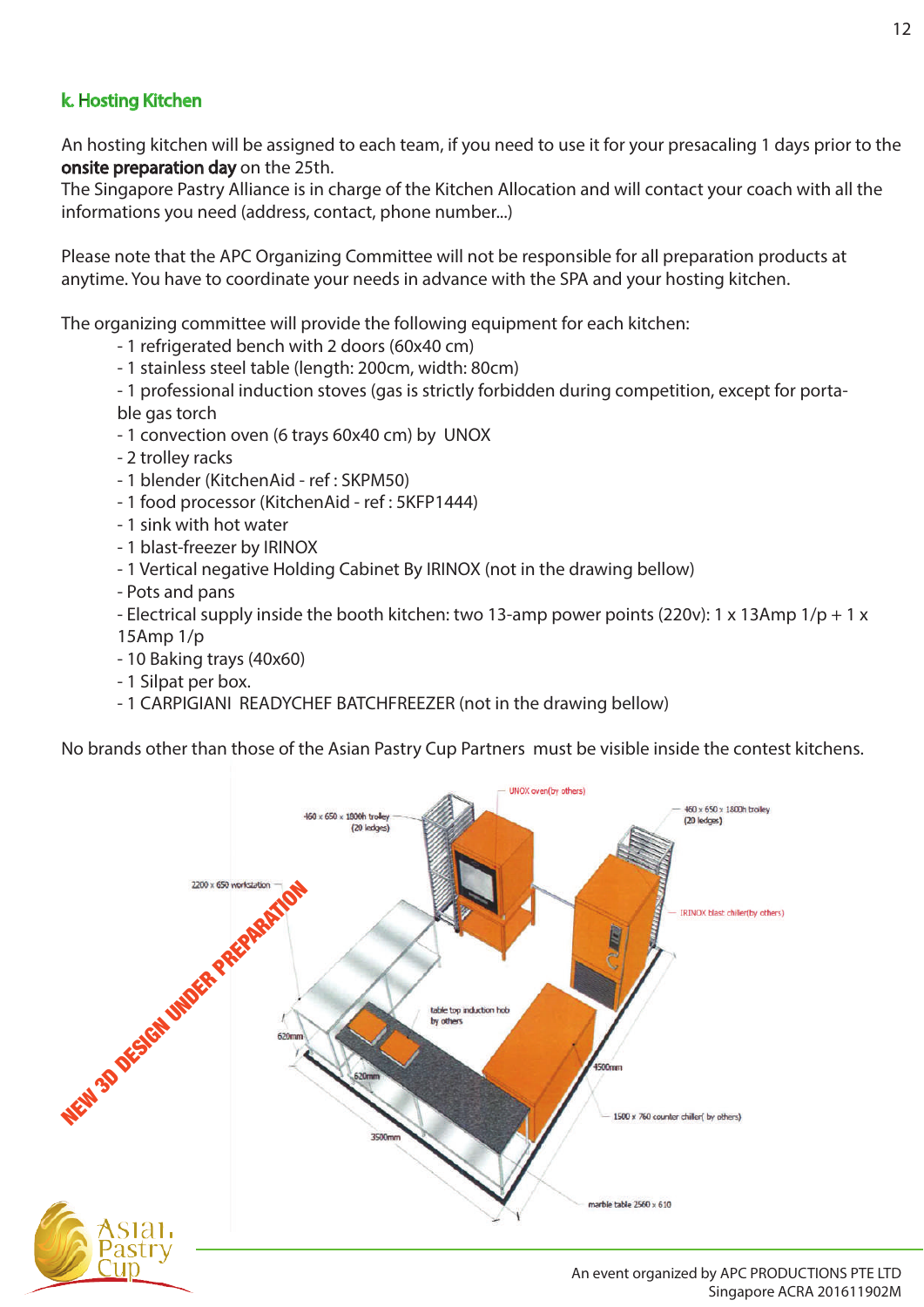### **Rundown and showpieces presentation**

- The competition will last 7 hours.
- The competitors will showcase their work, one after the other at a 10-minutes interval.
- The ingredients and composition of dishes will be announced to the public.

| $8:30$ am:                                    | <b>Competition begins</b>                                                                                                                          |
|-----------------------------------------------|----------------------------------------------------------------------------------------------------------------------------------------------------|
| 12.30 pm:<br>1.30 pm:<br>2:30 pm:<br>3:30 pm: | Tasting of the first plated dessert<br>Tasting of the first ice cream cup<br>Tasting of the first chocolate cake<br>Showpieces display and judging |
| 4.30 pm:                                      | 3.45 pm to 4.30 Cleaning of kitchen and packing.<br>Closing of Day.                                                                                |
| 5.00 pm:                                      | <b>Award Ceremony</b>                                                                                                                              |

Note that official picture of each team in their official uniform will be taken just before the start of the competition.

#### m. Judging criteria

- The coach cannot mark the creations of his country.

- A work score: maximum 20 points, coefficient 3, will be awarded for hygiene and cleanness, keeping within the time allowed, organization and dexterity.

- Chocolate cake tasting score: maximum 20 points, coefficient 5, will be awarded for taste, design, originality, presentation, cutting and texture.

- Dessert tasting score: maximum 20 points, coefficient 5, will be awarded for the taste, texture, originality, typicality and use of local products from the candidates' countries.

- Ice Cream Cup tasting score : maximum 20 points, coefficient 5, will be awarded for the taste, texture, originality and presentation.

- Chocolate Showpiece: maximum 20 points, coefficient 2.5, will be awarded for the artistic elegance, cleanliness, technique and assembly.

- Sugar Showpiece: 20 points, coefficient 2.5, will be awarded for the artistic elegance, cleanliness, technique and assembly.

- Presentation of the Buffet: maximum 20 points, coefficient 3, will be awarded for the artistic appeal, respect of the theme.

 - The contest stewards will control the marks, counting of the votes, as well as the team ranking.

 In every category, the lowest and the highest marks will be dropped. The remaining scores will be averaged.

- In the event of a tie, the total tasting scores will take precedence.

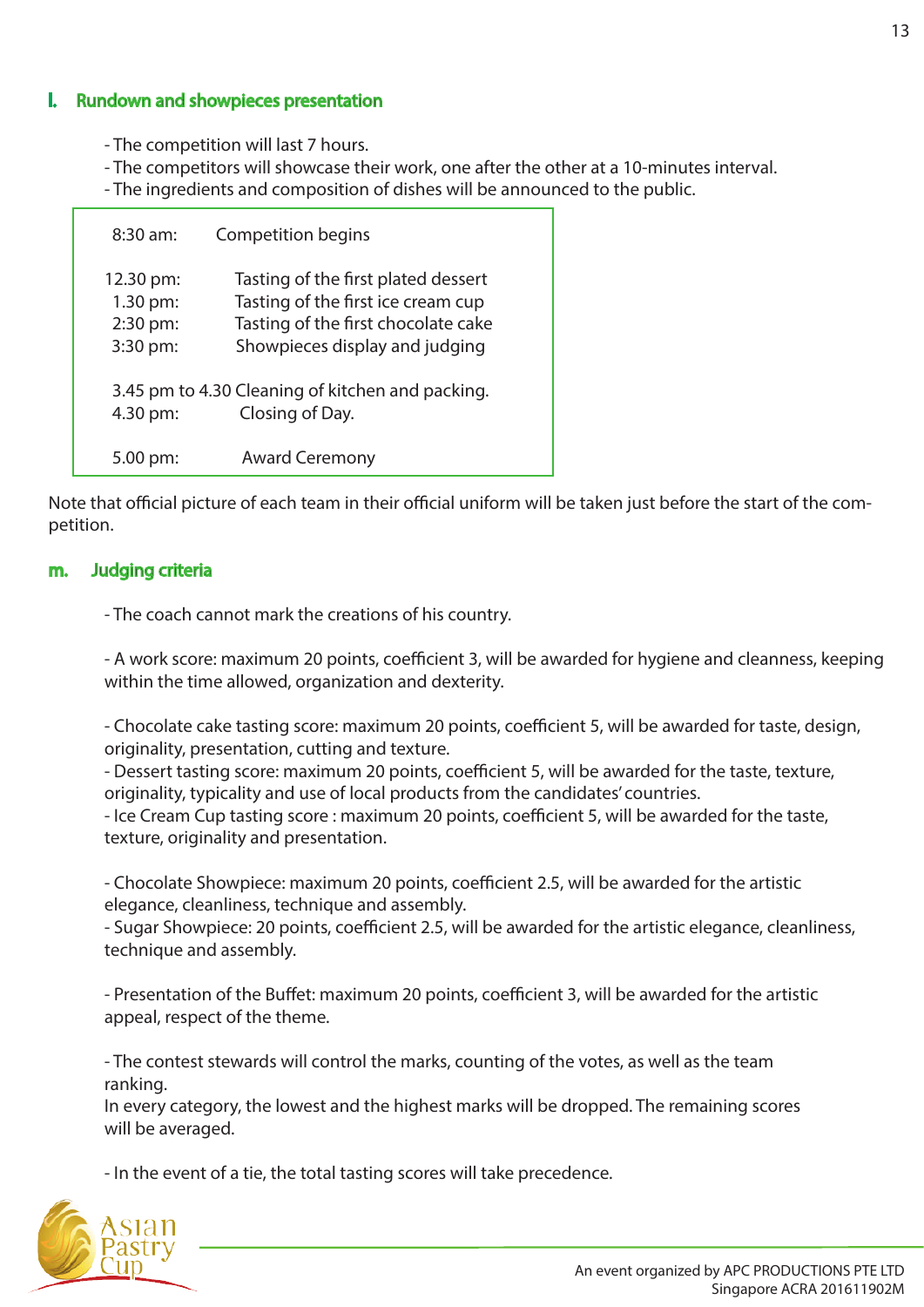### n. Penalty points

 - 10 penalty points will be deducted from the total score for each minute of delay from scheduled timing when serving the chocolate cake and the plated dessert.

 - 30 penalty points will be deducted to any team engaged in a wasteful attitude of any kind of ingredi ents or items. Separated rubbish bin will be provided : one for food wastes and one for packaging wastes. Food wastes will be scaled and checked at the end of the competition.

 - Up to 50 penalty points deducted from the total score if the kitchen is left unclean. The Coach is solely responsible for making sure that working areas and equipment provided (oven and so on) are all clean once the team is finished and packed. The workstations will be inspected before and after the contest with the Coach.

 - In the event of serious dispute over the items of the regulations, or a problem not mentioned in the rules, the matter will be discussed between the jury and the Head judge and a final decision

### VI. Prizes & Awards

- 1st Prize > Gold Medals + Trophy and SGD \$3,000
- 2nd Prize > Silver Medals + Trophy and SGD \$2,000
- 3rd Prize > Bronze Medals + Trophy and SGD \$1,500

The money prize will be transfered on the same bank account as bank provided to the organisation and will be paid one month after the end of APC.

### - Best Taste (combination of Best Plated Dessert, Best Chocolate Cake and Best Ice Cream Cup)

- > Red Medals + Red Trophy
- Best Display (a combination of Best Showpieces) > Red Medals + Red Trophy
- Best Team Spirit > Red Medals
- Most Promising Talent by Singapore Pastry Alliance > Red Medal
- Environment award > Red Medal
- Communication award (all social media) > Red Medal

Following prizes will be given following the opening ceremony:

- Best Chocolate Cake > Red Medal
- Best Plated Dessert > Red Medal
- Best Ice Cream Cup > Red Medal
- Best Chocolate Showpiece > Red Medal
- Best Sugar Showpiece > Red Medal

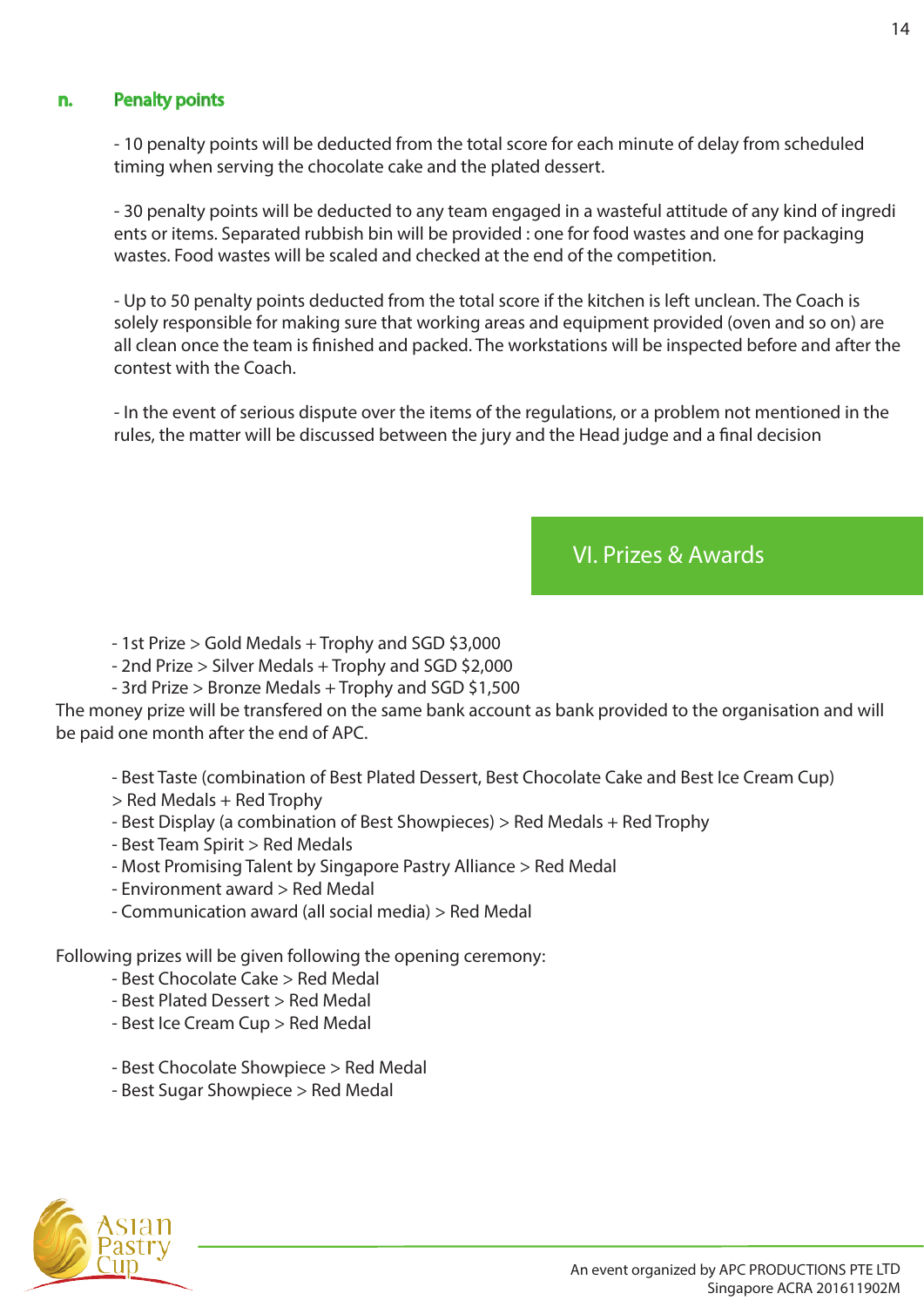VII. Floorplan

NEW 3D PRESENTATION UNDER PREPARATION